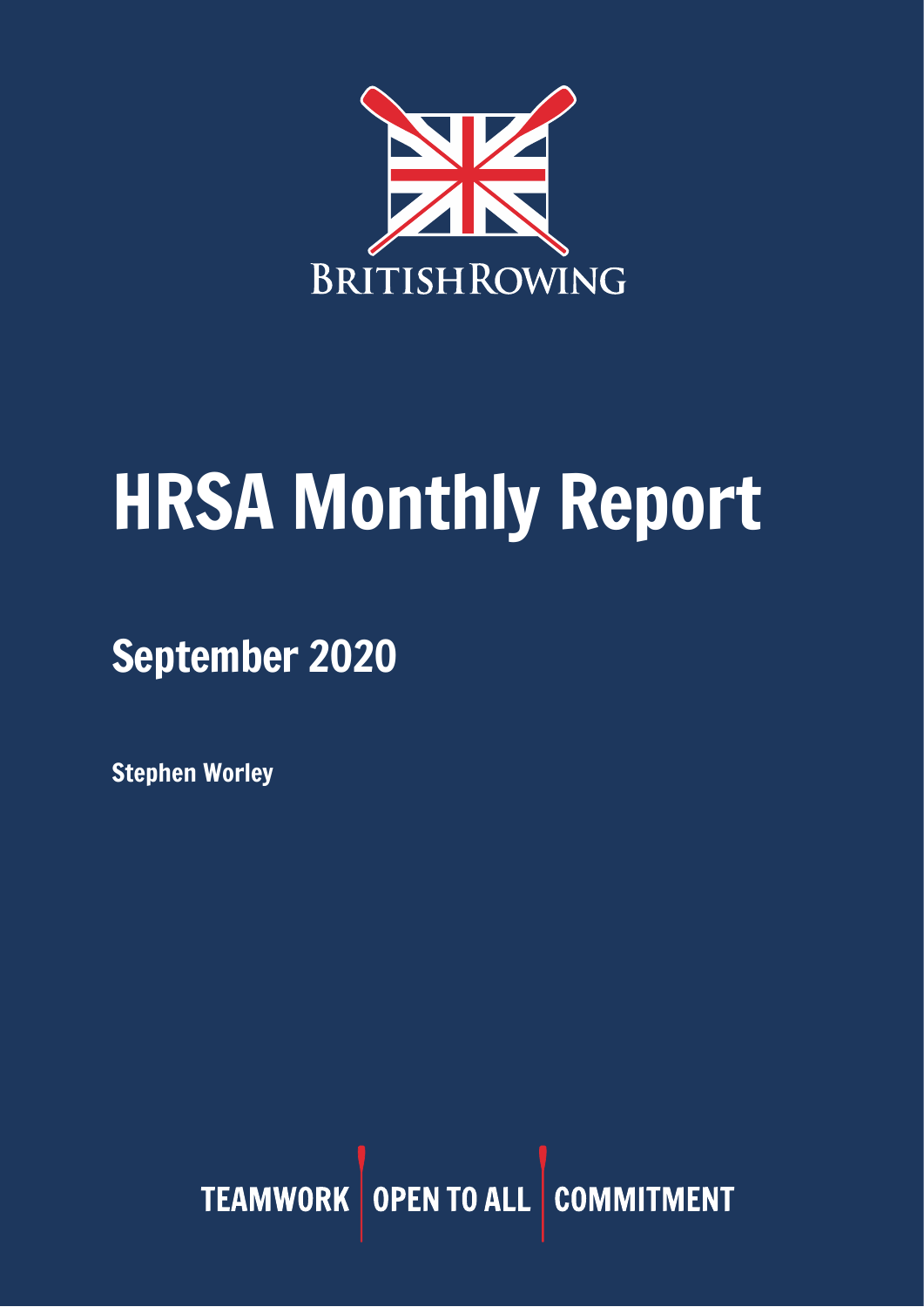# Incident Reports in September

A sculler capsized and had difficulty removing his feet from the shoes until he was assisted by a coach in a launch. It was subsequently found that his boat had no heel restraints at all and that the shoes, were too small for his feet. The sculler is reported to have understood what heel restraints are and what they do. He had been briefed before the session; this briefing had emphasised the need to check heel restraints. Every year the analysis of reported incidents shows that safety depends on behaviour. This time the sculler was lucky, let's hope he learns from this experience. I also hope that others learn from this experience. Always check, never assume.

There was an incident on a canal where a boat was contaminated by a "black scrum that stank of fuel". This was reported to the local office of the Canal and River Trust who were not able to trace the source. Pollution incidents can also be reported to the Environment Agency Incident hotline on 0800 80 70 60 (24-hour service), there is more information [here.](https://www.gov.uk/report-an-environmental-incident)

Three people were seen in a coaching launch not wearing life jackets. The crew were challenged, and the response was 'we don't have to wear them'. (This is the first time I have heard of anyone saying this.) This is ludicrous; a lifejacket is not a fashion item; it is worn to save lives. It is also selfish; if you do not wear one then you are exposing yourself to risk and also putting others at physical and emotional risk.

In another incident, a cox was reported to be not wearing a lifejacket. It is difficult to imagine an excuse for this.

In September there were many head-on collisions in the middle of rivers and canals. The causes include overtaking, moving out to pass an obstruction, inability to steer accurately, lack of attention, etc. The other common feature of all these incidents was not keeping a good lookout ahead. In some cases, the rowers' injuries were lessened by the presence of backstays. The bending of backstays during impacts tends to absorb much of the impact energy (this is known as plastic deformation) and tends to reduce the harm or injury caused by the collision. Please remember that RowSafe advises that backstays are fitted to the front two riggers on each side of all boats bigger than 1xs.



A moment's inattention can cause weeks of pain. A rower using weights pulled the 10kg off the bar, forgetting the 5kg was still on, it fell on his foot. This resulted in a big toe being broken in two places. This will require 3-4 Weeks immobilisation with the foot in a supportive shoe. This could have been avoided by a little more care.

There were at least five incidents of anti-social behaviour mostly involving youths throwing objects and spitting at rowers. Some incidents were reported to the Police by phoning 101. This is the recommended procedure.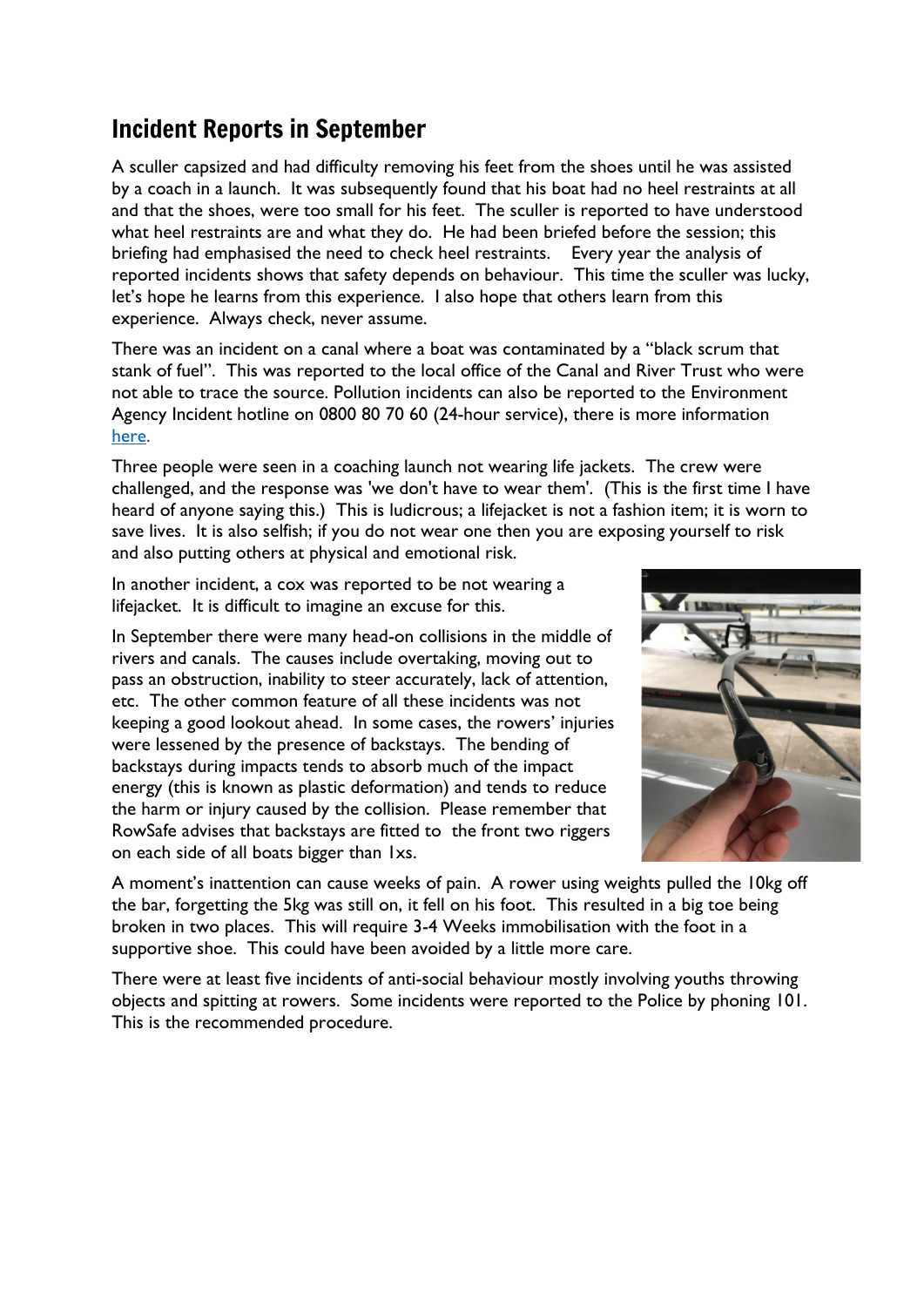## Wind Damages boats

Boats were blown off outside racking by strong and gusty winds. The top boat was only held in place by the stern section becoming wedged into steel bar of the blade rack on an adjoining building, resulting into large gash and impact hole

The boat below was holed by a rigger pin falling onto it.





Boats blew off due to their being racked incorrectly in following ways:

- Positioned too close to the outside edge of the rack leaving too little room for the boat tie to be secure
- some boat ties were not actually around the rack, just looped around the boat
- some ties not tightened fully
- some ties tightened were tightened when crooked, this enabled them to work loose
- some ties had straps fed in the wrong side of the buckle preventing teeth from 'holding' tension
- one boat was positioned sitting on a backstay, which prevented it being fully on the rack

Some of these problems are shown in the photos below:-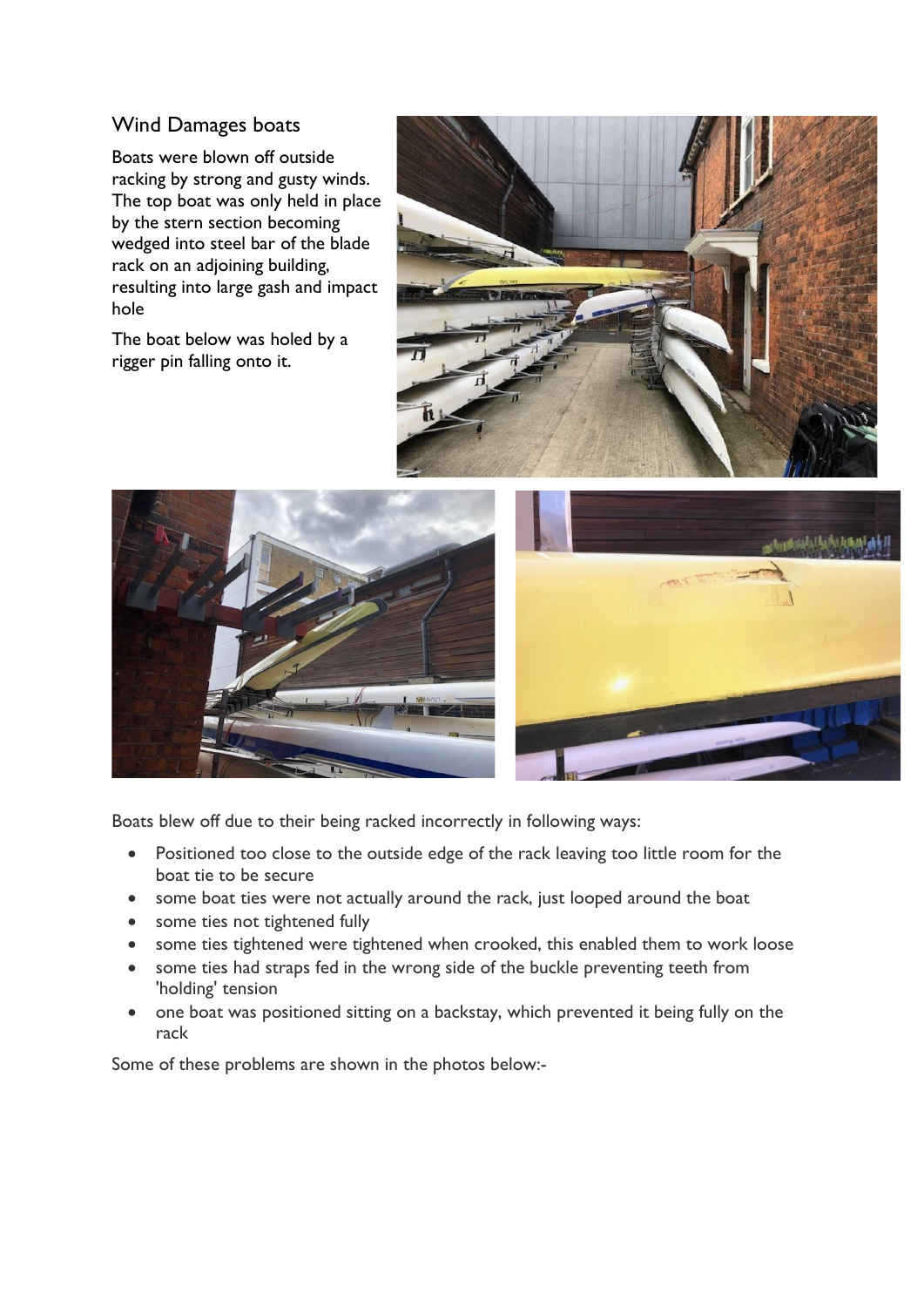

In another incident, at another club, a boat was damaged when it was blown off trestles.

Please pay attention when racking boats. It is not difficult to get it right and the consequences can be serious when it is done incorrectly.

## Capsize Drill online learning modules now on RowHow

In the August report it was explained that there will be two modules one for rowers and another for coaches. The "Capsize Training for Rowers" and the Capsize Training for Coaches and Club Officials" modules are both available on RowHow [here.](https://www.rowhow.org/course/view.php?id=195) Certificates are available to people who complete a course.

RowHow is available to all British Rowing members and all members can complete these two courses. To access RowHow simply click on "Sign In" at the top of the British Rowing website homepage and then click on RowHow in the drop-down menu. When you visit for the first time you will be asked to register.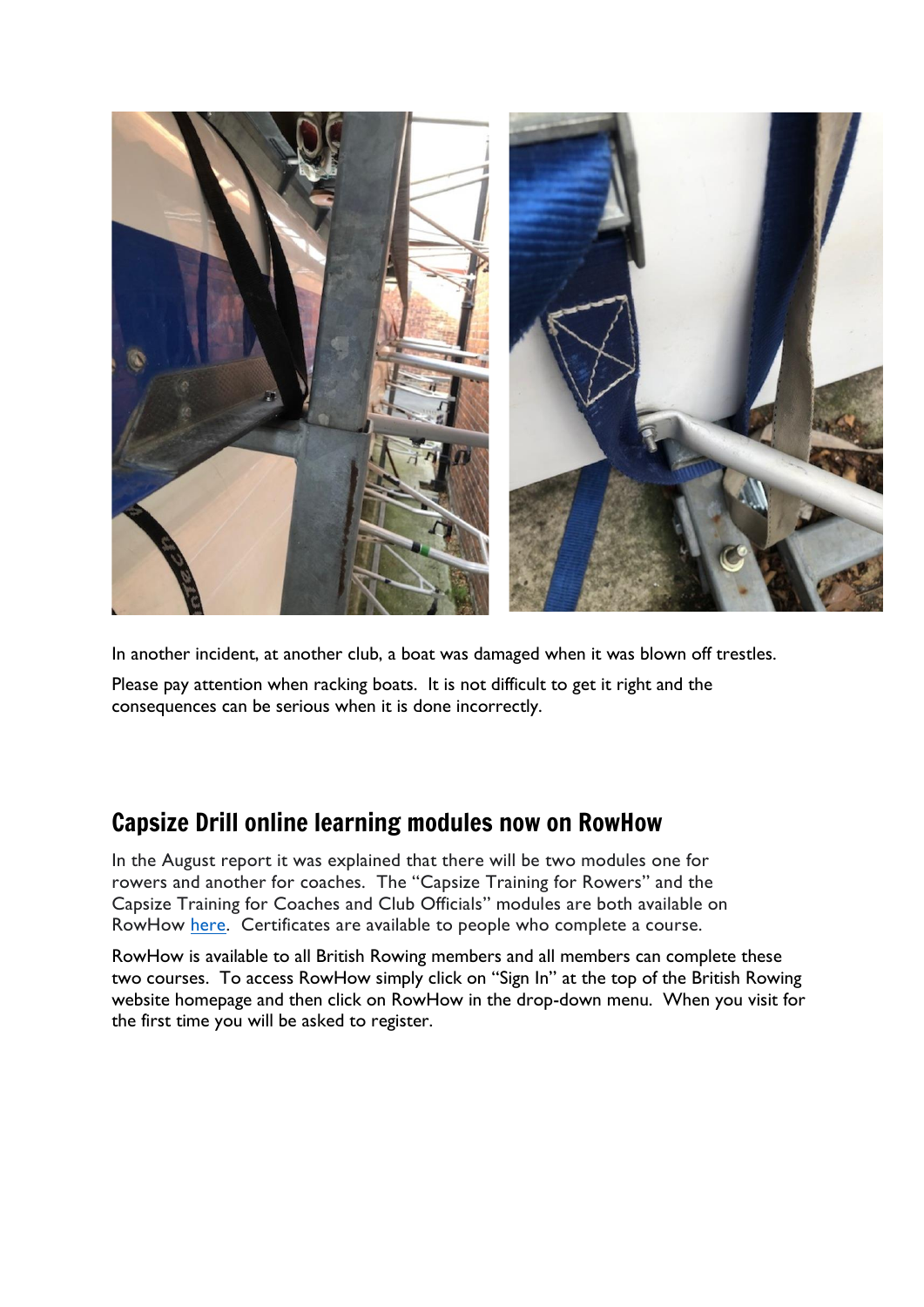## Risk Assessment training

The revision of the "Safety Basics – Understanding and Managing Risk" online module is complete and it is available on RowHow [here.](https://www.rowhow.org/course/view.php?id=194)

Comments have been made on the latest version of the revision to the Advanced Risk Assessment training and it is hoped that this will be published soon. Please remember that RowSafe defines the expectation that all Club Rowing safety Advisers and all Competition Rowing Safety Advisers complete this training.

# Annual Rowing Safety Audit

Someone wrote to me to say that the date on the Safety Audit was still 2019. It later transpired that he had been using an obsolete link. Please take care to use the link that was included in the recent email to you. Please do not use the link that you "bookmarked" last year.

Just as a reminder, the audit is now open, the closing date is 29 November and any clubs that have not had their audit accepted by  $3<sup>rd</sup>$  December will be suspended. "Suspension" in this context means that they will not be able to enter British Rowing Affiliated competitions.

If your club has any problems completing the audit in time, or needs help to do so, then please contact your RRSA. There is contact information [here.](https://www.britishrowing.org/knowledge/safety/rowing-safety-contacts/)

# Working with Coastal Rowing WA Inc

Advice and support continue to be provided to Coastal Rowing in Western Australia.

In September, advice was provided on:-

- Launch driving qualifications and the New Zealand Rowing Safety Boat Operators qualification, there is more on this information [here.](https://www.boatingeducation.org.nz/courses/39/club-safety-boat-operator-rowing-club-version/) This is intended for launch drivers to enable them to rescue rowing boats.
- The capsize drill online learning modules
- Risk Assessment and the online training modules
- Approaches to safety
- The importance of behaviour in safety as shown by the annual analysis of Incident Reports

Many of these topics were discussed in a Zoom teleconference.

This support and advice were highly valued. So much so that two of the members of Coastal Rowing WA have become individual members of British Rowing and the organisation is considering applying to become a British Rowing "Associated Organisation".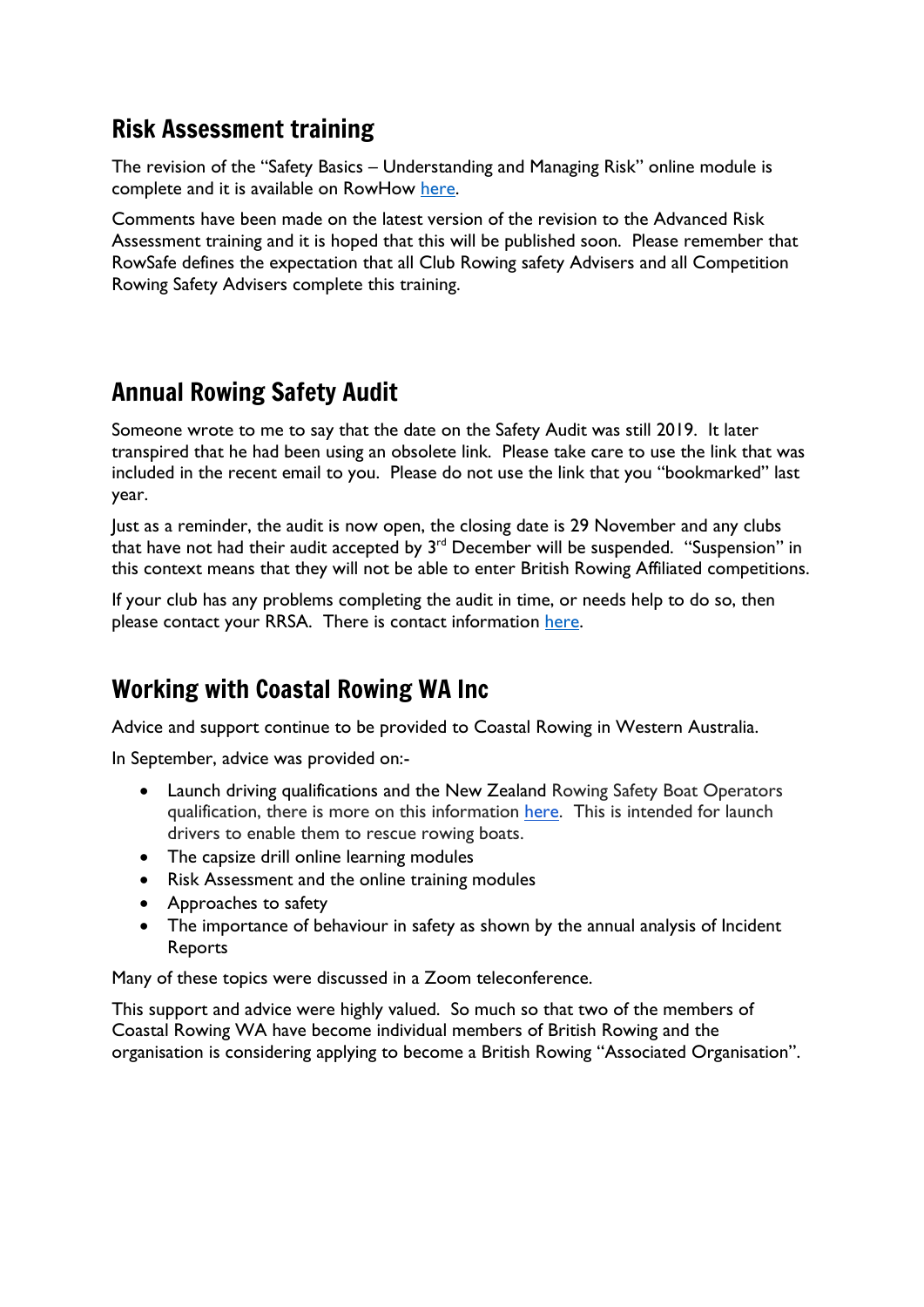# Lightning

Last month I provided a Safety Alert on Lightning. Someone wrote to say that during the Olympics, in the event of lightning, crews would be instructed to leave blades and boats during a lightning storm as the carbon fibre is a super conductor and could add to the risk.

This is quite correct; it is similar to the concern about carbon fibre fishing rods. If the rowers get into shelter as quickly as possible then they should be safe.

# Kayaks and Stand Up Paddle Boards

There was an incident in which kayakers were reported to be using both sides of the river and there have previously been incidents where Stand Up Paddleboarders did not appear to understand the navigation rules. In a previous report I invited rowers to politely explain this to them.

In previous correspondence with colleagues at British Canoeing and the British Stand Up Paddleboard Association both explained that navigation rules are included in their training. However, the number of people who ask for training is relatively small, and these are sports where many participants are not members of their National governing Body.

I have since written again asking both of these associations to include something on navigation rules in their newsletters to members.

Please continue to explain the navigation rules to SUP users and canoeists who do not appear to understand them. Please do so in a gentle, kind and friendly manner. They, like us, simply want to have fun afloat.

# Covid App QR code poster

There was a request for information about the desirability of posting the NHS Test and Trace poster in boathouses. The response referred to the then recently issued British Rowing Guidance and was:-

At our club we have created and printed a QR code and will display it inside the boathouse (we do not have a clubhouse) at each entrance. This is very straightforward. We wanted it to be inside so that any passing numpty would not be able to scan it and confuse the test and trace system.

This is covered in a recent British Rowing guidance for clubs where it says:-

"From 24 September, clubs are required to display an official NHS QR code to support NHS Test and Trace. This should be provided alongside an alternative method for members to provide contact details for this purpose. You can read more about these [requirements](https://www.gov.uk/guidance/maintaining-records-of-staff-customers-and-visitors-to-support-nhs-test-and-trace) [here](https://www.gov.uk/guidance/maintaining-records-of-staff-customers-and-visitors-to-support-nhs-test-and-trace) and [create](https://www.gov.uk/create-coronavirus-qr-poster) your QR code here. We are seeking further clarification with regards whether different areas of the club (e.g. club bar) should display separate QR codes."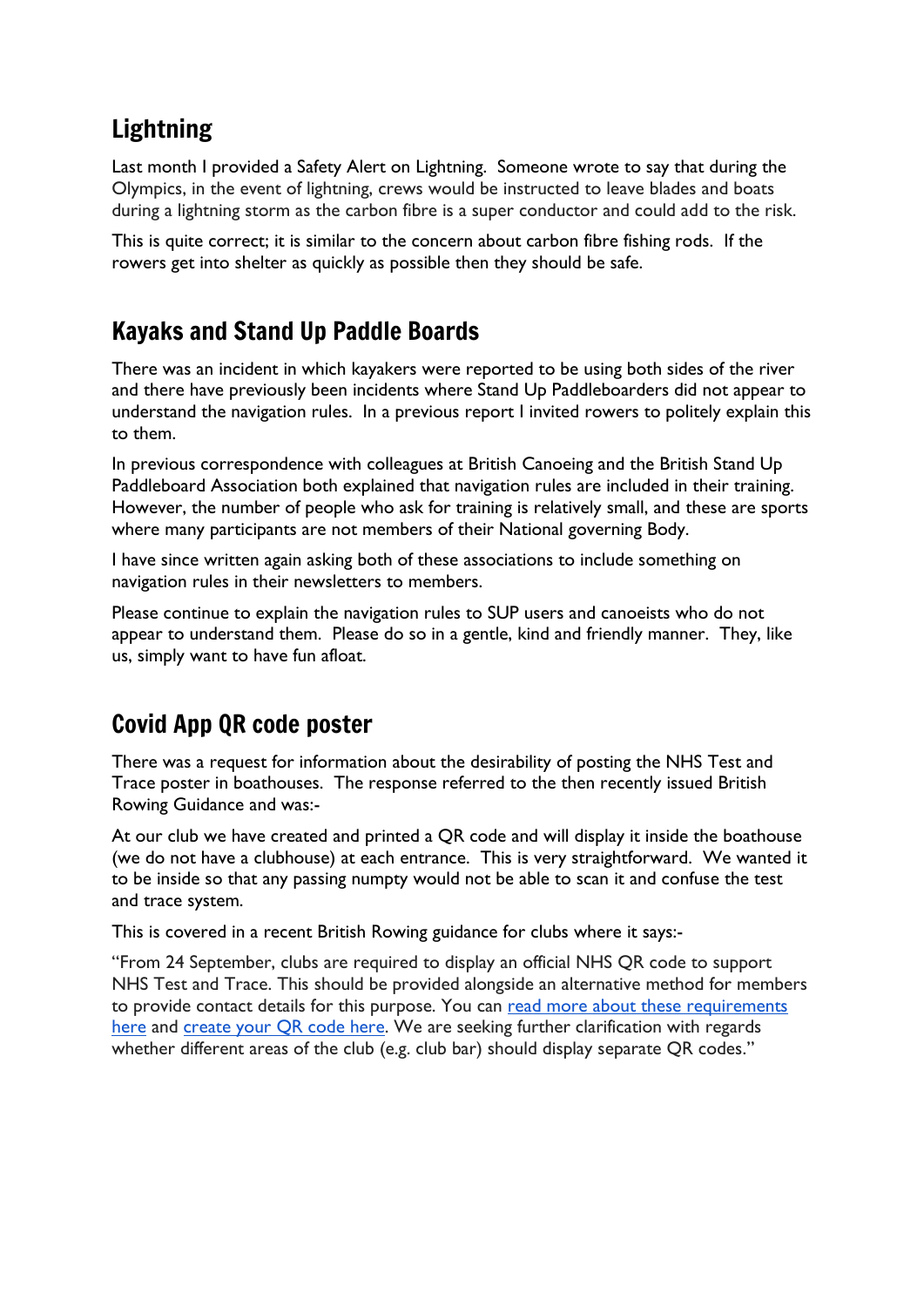# Covid Rules

There was a question about whether a rower is required to self-isolate if someone in their crew tested positive for the virus. Her concern was that she would only be paid during absence from work if she had an official notification from NHS Test and Trace. The response was based on quoting the guidance, as follows:-

### *Opt-in*

*To help ensure that members have understood the risks and mitigation measures your club has put in place, it is recommended that you ask members to actively opt-in to re-joining activities. This is particularly important with activities which carry a higher risk of viral transmission for example: rowing in crew boats and coxing.*

*British Rowing advises clubs to keep a record of the opt-in from members which could include confirmation that they accept the code of behaviour related to coronavirus. For junior rowers and adults at risk, it is important that this written opt-in comes from their appropriate parent, guardian* or carer, however, you may also wish to get the confirmation from the junior or adult at risk to *ensure their understanding of the guidelines your club has put in place.*

#### *Code of behaviour*

*Your plans to mitigate the risk around coronavirus will only work effectively if everyone in your club follows the guidelines you put in place. Your club should develop an appropriate code of conduct that members are asked to agree to when opting into the new arrangements. You should keep a record of these agreements.*

#### *Test and trace*

*In the case of a member testing positive for COVID-19, you may be asked to help identify contacts* of that person for the purpose of NHS test and trace. Your club should maintain a log of who has *attended the club at different times within the last 21 days to help facilitate this.*

*To help minimise potential inadvertent transmission of the virus to a large number of people, you may want to consider limiting mixing of different groups of people at the club and forming 'training groups' that are consistent.* "

I think that if the club defines its rules such that anyone who has been in contact with a person who subsequently tests positive will self-isolate then they should do so. Someone, probably the club, should report this contact to NHS Test and Trace so that they can assess the level of contact and make the request official. In this way there should not be an issue with the exposed persons' employers.

If the member is not contacted by NHS Test and Trace after a few days, then they should seek further medical advice from either NHS or their GP.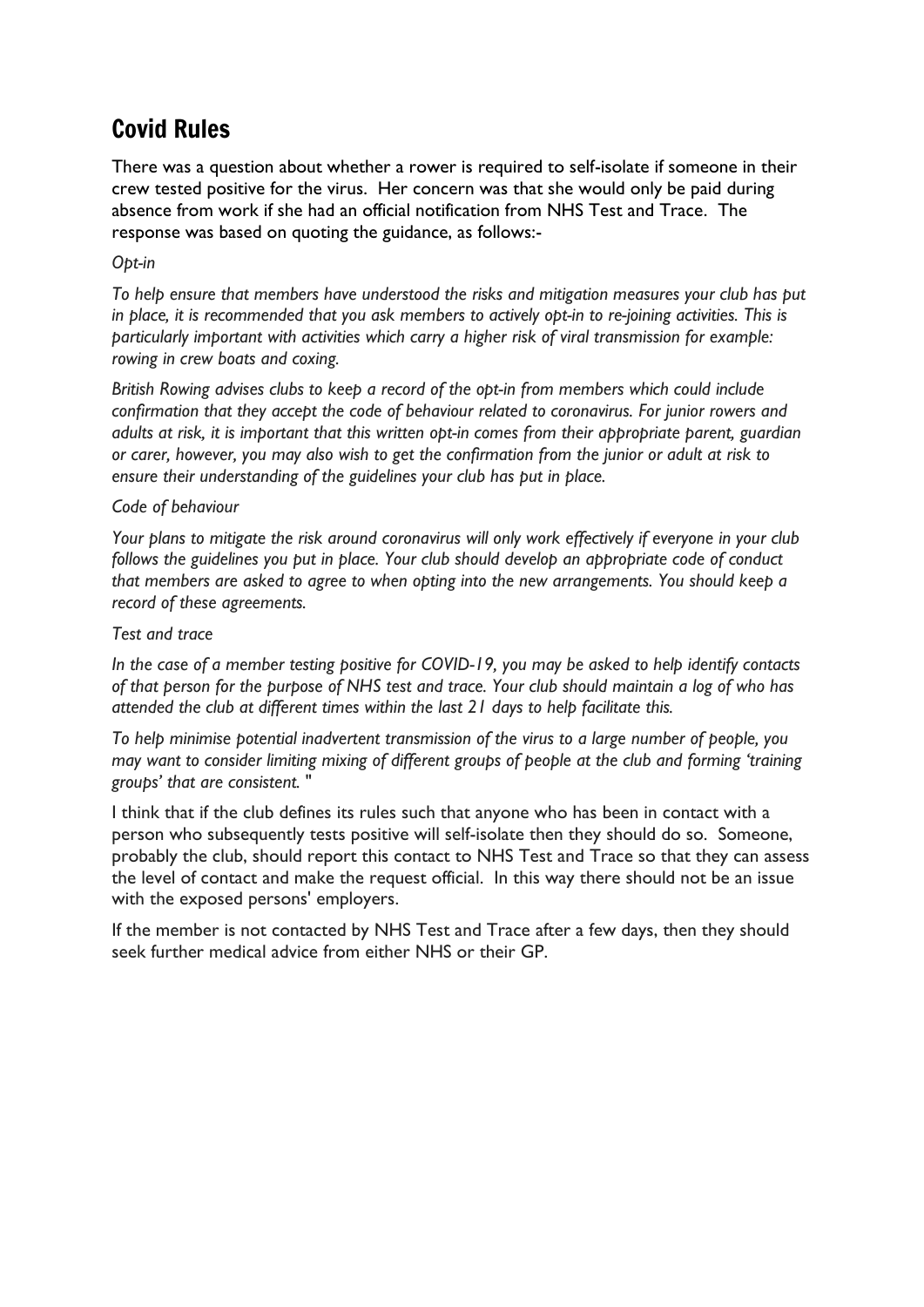# National Water Safety Forum Newsletter

The National Water Safety Forum (NWSF) is primarily focussed on drowning prevention. Its aim is to reduce accidental drowning fatalities in the UK by 50% by 2026, and reduce risk amongst the highest risk populations, groups and communities. (About half the drownings in the UK are suicide, the remainder are accidental).

Its current targets are that:

- Every child should have the opportunity to learn to swim and receive water safety education at primary school and where required at Key Stage 3
- Every community with water risks should have a community-level risk assessment and water safety plan
- To better understand water-related self-harm
- Increase awareness of everyday risks in, on and around the water
- All recreational activity organisations should have a clear strategic risk assessment and plans that address key risks.

The NWSF also maintains The Water Incident Database (WAID), the key aims of which are to:

- provide insights into levels of risk, enabling meaningful comparisons with activities outside the water sector, and the determination of risk acceptability;
- supersede the uncoordinated efforts of organisations trying to establish national trends based on limited data of uncertain quality;
- produce much higher quality evidence;
- maximise value and minimise aggregate cost of data collection

The latest newsletter is available [here.](https://mail.google.com/mail/u/0/#search/drowning/WhctKJVzhRVtvxNPQPvmsvdKBqpsWmTDHGzSlbFLhsVVzZMTqdfTdZGDrqlVMdVCFGThbwg?compose=tkJLHcQTgtpjTVtQWQTjjWnxdJwWZhTJphHXFJDcFNGLgSlcpKKJLJnBGnBcJVgCVdqGPTFLcKcbDwtkcHHlLxZFhrlkknQzDMJVXWGRzQKq)

## Keeping University Beginners Safe

There has been a discussion with the rowing coordinator at a large university about the coaching of beginner rowers during the Covid pandemic. This subject was addressed during the recent British Rowing webinar entitled Return to Rowing: University Beginners and in the Managing a Beginner Programme – Guidance for University Clubs available [here.](https://www.britishrowing.org/wp-content/uploads/2020/09/Managing-a-Beginner-Programme.pdf) The webinar can be accessed [here.](https://www.britishrowing.org/2020/10/british-rowing-webinar-return-to-rowing-university-beginners/)

The important issues are to:-

- Remember that Public Health is the Number One Priority
- Base crews around university household groups (people who live together)
- Keep crews stable, avoid swapping people from crew to crew
- If there is a University Covid advice team then seek and follow their advice.
- Be aware that the situation can change rapidly and keep aware of changes to national and local restrictions.